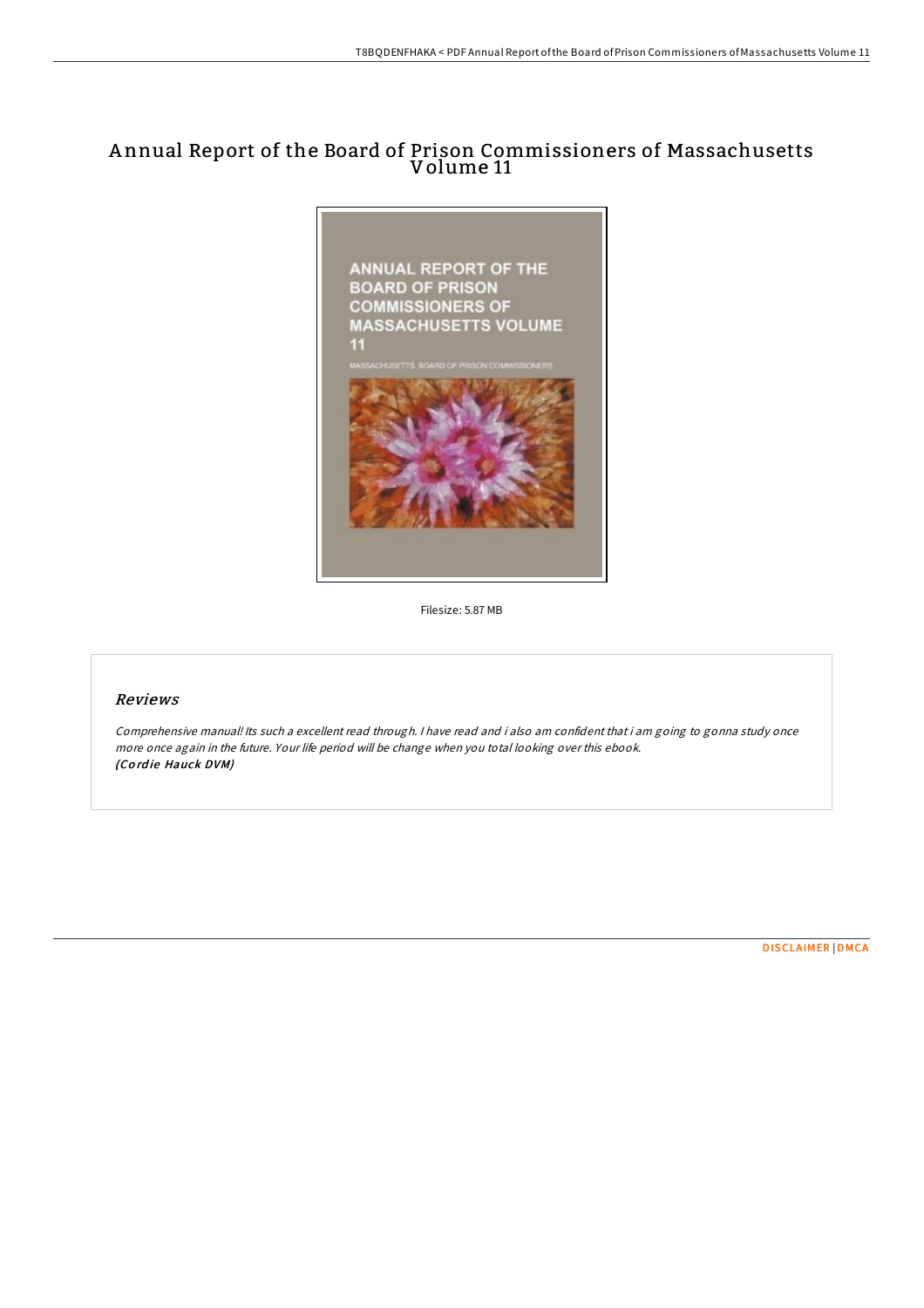## ANNUAL REPORT OF THE BOARD OF PRISON COMMISSIONERS OF MASSACHUSETTS VOLUME 11



**DOWNLOAD PDF** 

To get Annual Report of the Board of Prison Commissioners of Massachusetts Volume 11 eBook, you should refer to the web link below and download the document or have accessibility to additional information which might be relevant to ANNUAL REPORT OF THE BOARD OF PRISON COMMISSIONERS OF MASSACHUSETTS VOLUME 11 ebook.

Rarebooksclub.com, United States, 2012. Paperback. Book Condition: New. 246 x 189 mm. Language: English . Brand New Book \*\*\*\*\* Print on Demand \*\*\*\*\*.This historic book may have numerous typos and missing text. Purchasers can download a free scanned copy of the original book (without typos) from the publisher. Not indexed. Not illustrated. 1912 Excerpt: .School for Girls, . 7 285 Whole number in the year, . 510 Discharged between Oct. 1, 1910, and Sept. 30, 1911: By expiration of sentence, . By permit of Prison Commissioners, Removed by order of Prison Commissioners: --To State Industrial School for Girls, Removed by order of court to insane hospital, Pardoned, . Died, Escaped (from State Infirmary), . Number remaining Sept. 30, 1911, Average daily number in custody, Infants. Number of infants admitted with mothers, Number of infants removed from State Infirmary, Number of infants remaining Sept. 30, 1911, . Crimes and Ages of Prisoners sentenced to the Reformatory for Women in the Year ending Sept. S0, 1911. PHYSICIAN S REPORT. Shebboen, Oct. 1, 1911. To the Board of Prison Commissioners: The thirty-fourth annual medical report of the Reformatory for Women is herewith presented. Daily average of prisoners, . Daily average sick in rooms, not in hospital, . Daily average at sick call, . Transferred to hospital for insane, . Transferred to State Infirmary for pulmonary tuberculosis, Transferred to State Infirmary for operation, Transferred to State Infirmary for labor, Hospital Cases. Three prisoners have died during the year. One of hemorrhage due to gastric ulcer. One of pneumonia. One of cirrhosis of liver due to chronic syphilis. Respectfully submitted, FRANCES W. POTTER, M.D. CHAPLAIN S REPORT. Reformatory For Women, Sherborn, Oct. 1, 1911. To the Board of Prison Commissioners: I respectfully submit the following report: --Early in the spring a change was made in...

B Read Annual Report of the Board of Prison Commissioners of Mas[sachuse](http://almighty24.tech/annual-report-of-the-board-of-prison-commissione.html)tts Volume 11 Online  $\boxed{=}$ Download PDF Annual Report of the Board of Prison Commissioners of Mas[sachuse](http://almighty24.tech/annual-report-of-the-board-of-prison-commissione.html)tts Volume 11